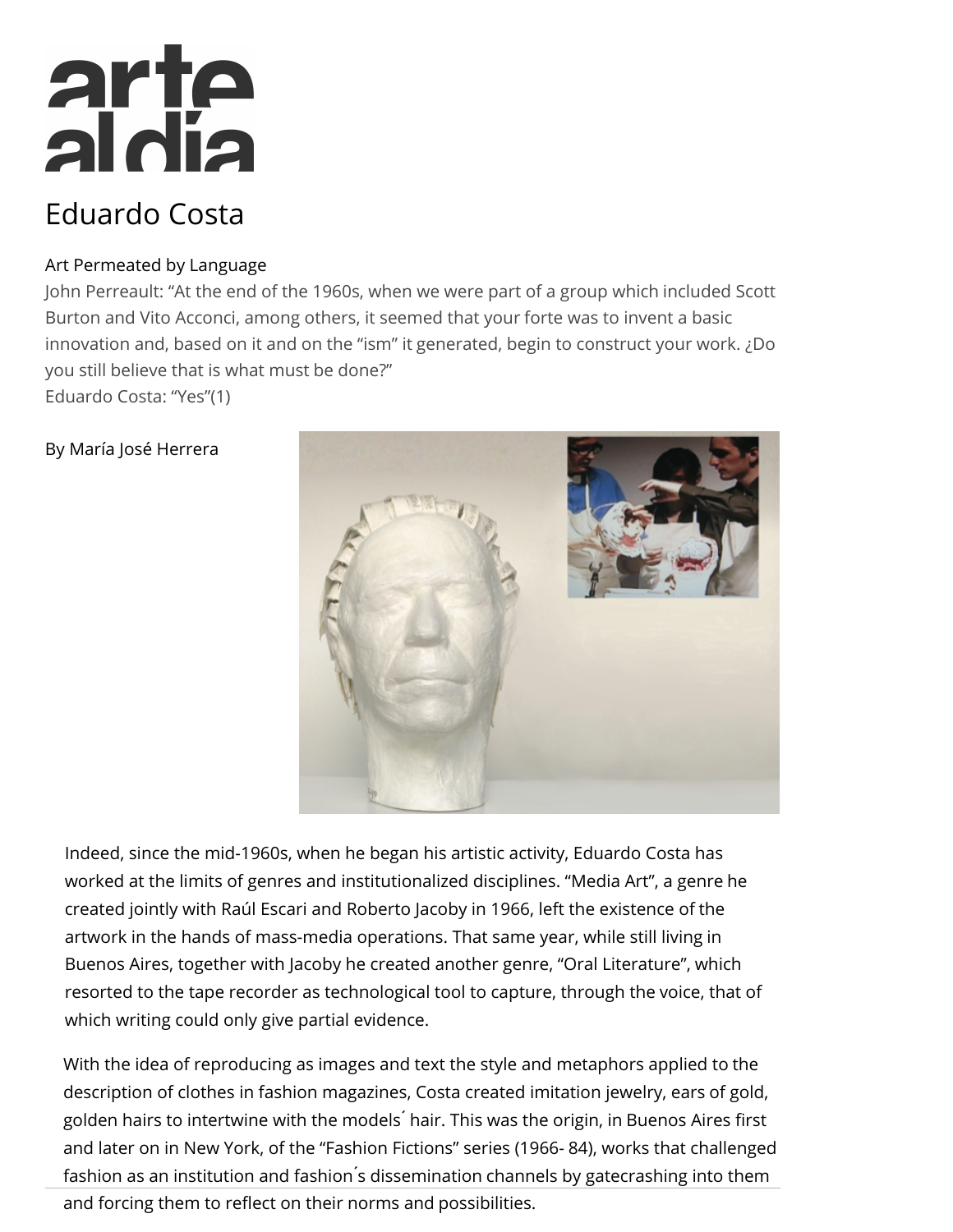"Names of Friends: Poem for the Deaf-Mute" ("Nombres de amigos. Poema para sordomudos") (1969), once again placed the emphasis on language. If Costa had previously sought oral equivalences for the visual, in this silent film in which he mentions 53 friends, he inverts the search and speculates on identifying the labial mimicry which corresponds to the sounds of the names, to the oral element. In sum, since then Costa has produced an intercrossing of genres and languages, an information exchange and translation which clearly situate his work in the field of conceptual art.

The 1960's and 1970's were years of reflection on art as a means of communication and on its aesthetic and political scope, years of dematerialization, as Lucy Lippard –and before her, Oscar Masotta – defined them. On the other hand, Eduardo Costa's current work, a series whose origin dates back to 1994, explores the materiality of a

traditional practice – painting– with the aim of forcing it to experience a crisis from within, in terms of what is specific to it. Due to certain random circumstances associated to his technique, a bottle of acrylic paint that was left open in the studio dried up and became a thick paint cylinder. Voilá...! A plastic utopia come true: paint could have volume, it was not necessary to represent the three-dimensional on the plane! Thus, layer upon layer of acrylic paint gave rise to the lemons consisting entirely of paint; to the fish, the eggs (with their yoke inside) and so many other paintings by means of which Costa proposes to the viewer a conceptual operation: to get rid of the notion that three-dimensionality is the exclusive patrimony of sculpture and assume that it may also characterize painting, provided that the internal space is worked upon. Thus, these works are paintings because they are made of paint and bacause they achieve something that sculpture cannot: while a sculpture is homogeneously made of stone or wood, Costa ́s paintings represent in their inside the organs of the head in the case of a portrait, the pulp of the fruit, the flesh of a fish, the glass of a bottle. In the words of Luis Pérez Oramas, "A powerful sincerity underlies these works: they are 'materialistic tautologies' in which 'paint is paint'"(2). But it is undoubtedly the enunciation that provides the condition of existence to this new type of object, the volumetric paintings. In this case, as in many others within the framework of historical conceptualism, it is the shift in the interpretation of an object, the change of context that renders the existence of the new practice possible.

In 2004, Costa staged with his works a "didactic performance", at the National Museum of Fine Arts in Buenos Aires. In The Anatomy Lesson (Homage to Rembrandt), he generously illustrated the change in perception that his paintings imply. He opened up fruits to show their fleshy interiors; he dissected the skull of his friend, the poet Carter Ratcliff, in order to show the brain. Finally, he broke eggs to show us their yellow interior. Those of us who participated in that magical session collectively partook of the fiction that actual fruits were being opened: the illusion of painting materialized once again. The performance gave evidence of the tacit agreement on which painting is based: that of being a mode of representation.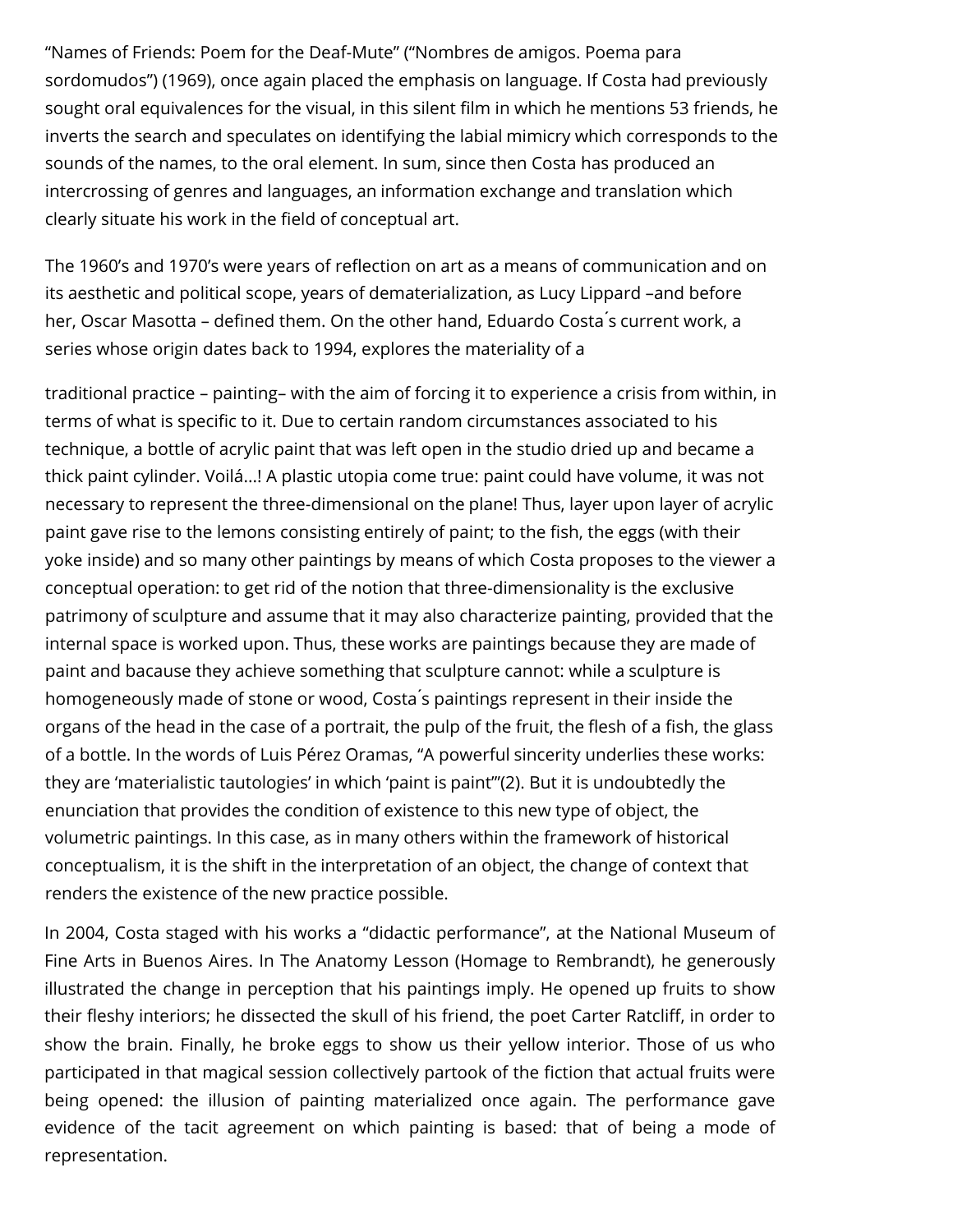Along the same path that painting followed in the context of Art History, Costa later oriented his naturalistic volumetric paintings in the direction of geometry (spheres, cylinders, prisms, parallelepipeds) and immediately after that towards abstraction, represented by his current expanded monochromes and bichromes, and soft paintings. Indeed, Costa s oeuvre is assembled in such a way as to continue, and occasionally break with, different local and international pictorial traditions. If it is true that the geometric monochromes were formally attuned with the frequency of concrete art, and at a later stage, of minimalism due to their expressive and signicant reductionism, it is equally true that they are also the forms freed from their frame that the Argentine master of Perceptism, Raúl Lozza, advocated for. The Rioplatense concrete artists utilized, in the context of a very combative program, the irregular and trimmed frame, the shaped canvas, which would later be developed by minimalism in the United States. In this way, they proposed a painting in which the forms on the plane would be determined by the contour of the frame – just another way of becoming more removed from representation by abolishing the window-format to which the frame is historically associated. Going one step further, Lozza extracted the shapes from the plane of representation and placed them directly on the wall: concrete shapes that represent only themselves on concrete surfaces, the space, the environment.

Costa's expanded monochromes share with Perceptism the idea of exceeding the frame, of going beyond it, one might say that with a certain irony of tone that seems to quote expressionism and its mythical excesses; the viscerality in the application of paint. Brutalist works, they overflow because the load of acrylic they bear is such that it flows towards the perimeters.

In the process of analysing painting, Art History and Costa with it had eventually deprived this discipline of everything that apparently belonged to it: narrativity, the reflection of reality, the need of a support and a frame, planimetry, representation. The only thing painting had left was its materiality. Some of Costa's latest works are mounted on the wall, with the aid of small shelves, and they arch fluently. Canvas is either not used as their support, or it is included within them, swallowed up by the acrylic paint. In the same way as in the Fashion Fictions the artist appropriated the literature characteristic of fashion, in Pedazo de mar/Piece of Sea, he appropiates the literature of technical description, and rede nes in a canonical tone this other new object as "acrylic on and beyond the stretcher". Once again, language permeates the meaning of the work.

Aligned with the innovative tradition of the avant-garde, Costa invented several genres: Media Art, Oral Literature, Fashion Fictions, Talking Paintings (paintings that talk about themselves via a tape recorder), Volumetric Paintings, Soft Paintings, and the Expanded Monochromes and Bichromes... With an imagination enriched both by Marcel Duchamp and by one of his teachers, Jorge Luis Borges – the two of them incorrigible creators of fictions – Costa ́s paintings are, in the words of Alexander Alberro, ""the result of a wide range of concepts and legacies whose complex synthesis provides a glimpse of how modernist painting can be productively reformulated in the twenty-first century"(3).